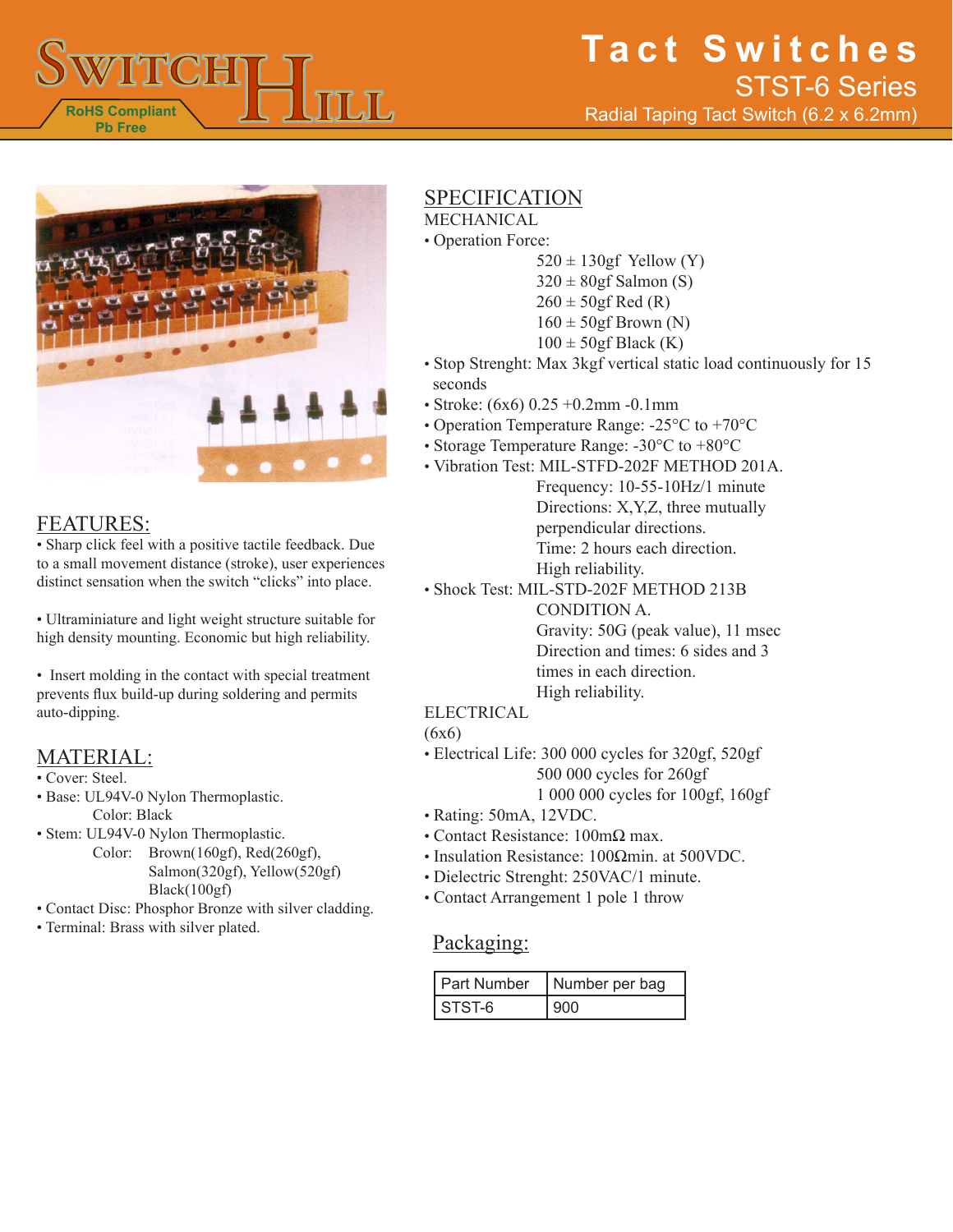# WITCHL HULL  $\mathcal{S}$ **RoHS Compliant**<br>Pb Free

| STST-6                                                                                                                                                                                             | н<br>$[H] \centering% \subfloat[\centering]{{\includegraphics[width=0.28\textwidth]{figs-pole-met-met-2.png} }}% \qquad \subfloat[\centering]{{\includegraphics[width=0.28\textwidth]{figs-pole-met-2.png} }}% \qquad \subfloat[\centering]{{\includegraphics[width=0.28\textwidth]{figs-pole-met-2.png} }}% \caption{The 3D (a) shows the 3D (b) shows the 3D (c) shows the 3D (d) shows the 3D (e) shows the 3D (d) shows the 3D (e) shows the 3D (d) shows the 3D (e) shows the 3D (f) shows the 3D (g) shows the 3D (g) shows the 3D ($<br>3.5<br>$\overline{[}.138]$<br>£-- | $\square$ 6.20<br>$[.244]$<br>⊕<br>$\begin{bmatrix} 6 & 5 \\ 6 & 3 & 1 \\ 1 & 3 & 8 \end{bmatrix}$<br>⊕<br>$\begin{array}{c}\n\mathbb{A} \\ \vdots \\ \hline\n\end{array}$<br>$2$ max. | $\begin{array}{r l}\n & 12.7 \pm 1 \\  & 150 \pm .039 \\  & 6.35 \pm 1 \\  \hline\n & 1.250 \pm .039 \\  & 1.450 \\  & 1.500 \\  & 1.600 \\  & 1.600 \\  & 1.600 \\  & 1.600 \\  & 1.600 \\  & 1.600 \\  & 1.600 \\  & 1.600 \\  & 1.600 \\  & 1.600 \\  & 1.600 \\  & 1.600 \\  & 1.600 \\  & 1.600 \\  & 1.600 \\  & 1.600 \\  & 1.600 \\  & 1.60$ |
|----------------------------------------------------------------------------------------------------------------------------------------------------------------------------------------------------|----------------------------------------------------------------------------------------------------------------------------------------------------------------------------------------------------------------------------------------------------------------------------------------------------------------------------------------------------------------------------------------------------------------------------------------------------------------------------------------------------------------------------------------------------------------------------------|----------------------------------------------------------------------------------------------------------------------------------------------------------------------------------------|------------------------------------------------------------------------------------------------------------------------------------------------------------------------------------------------------------------------------------------------------------------------------------------------------------------------------------------------------|
| 13.0[.512]<br>STST-6 $\square$ 6                                                                                                                                                                   |                                                                                                                                                                                                                                                                                                                                                                                                                                                                                                                                                                                  | $[.079]$                                                                                                                                                                               |                                                                                                                                                                                                                                                                                                                                                      |
| 9.5[.374]<br>STST-6 $\square$ 5                                                                                                                                                                    |                                                                                                                                                                                                                                                                                                                                                                                                                                                                                                                                                                                  |                                                                                                                                                                                        | $\begin{bmatrix} .138 \end{bmatrix}$<br>3.5                                                                                                                                                                                                                                                                                                          |
| 7.0[.275]<br>STST-6 $\square$ 3                                                                                                                                                                    |                                                                                                                                                                                                                                                                                                                                                                                                                                                                                                                                                                                  | C.4094                                                                                                                                                                                 |                                                                                                                                                                                                                                                                                                                                                      |
| 5.0[.197]<br>STST-6 $\square$ 2                                                                                                                                                                    |                                                                                                                                                                                                                                                                                                                                                                                                                                                                                                                                                                                  | SUPPORT TAPE<br>$\mathbf{I}$                                                                                                                                                           | $18 + 1.354$ ]<br>$\sigma$                                                                                                                                                                                                                                                                                                                           |
| 4.3[.169]<br>STST-6□1                                                                                                                                                                              |                                                                                                                                                                                                                                                                                                                                                                                                                                                                                                                                                                                  |                                                                                                                                                                                        | $[.804 \pm 0.07.3]$<br>$0.50$ max.<br>$[.020]$                                                                                                                                                                                                                                                                                                       |
| Prod. No.<br>H                                                                                                                                                                                     |                                                                                                                                                                                                                                                                                                                                                                                                                                                                                                                                                                                  |                                                                                                                                                                                        |                                                                                                                                                                                                                                                                                                                                                      |
| $0.6$ MAX<br>STST-6□2~6□6                                                                                                                                                                          | 0.236 MAX                                                                                                                                                                                                                                                                                                                                                                                                                                                                                                                                                                        |                                                                                                                                                                                        | [.236]<br>$\pmb{\circ}$                                                                                                                                                                                                                                                                                                                              |
| $0.5$ MAX<br>STST-6□1                                                                                                                                                                              | 0.197 MAX                                                                                                                                                                                                                                                                                                                                                                                                                                                                                                                                                                        |                                                                                                                                                                                        | $\frac{18 \pm 1.5}{200 \pm 0.000}$                                                                                                                                                                                                                                                                                                                   |
| Prod. No.                                                                                                                                                                                          | Inches                                                                                                                                                                                                                                                                                                                                                                                                                                                                                                                                                                           |                                                                                                                                                                                        |                                                                                                                                                                                                                                                                                                                                                      |
| STST-6 $\Box$ 4(8)                                                                                                                                                                                 | $\frac{4.30}{[.169]}$<br>$\frac{3.5}{ }$                                                                                                                                                                                                                                                                                                                                                                                                                                                                                                                                         | $\square$ 6.20<br>$[.244]$<br>$\square$ 4.3<br>[.169]                                                                                                                                  | $\phi$ 4±0.3<br>$(.157 \pm .012]$<br>$3.85 \pm 0.5$<br>5<br>$[.197]$<br>$[.152 \pm .020]$<br>$12.7 \pm 0.3$<br>CARRIER TAPE<br>$[.500 \pm .012]$                                                                                                                                                                                                     |
|                                                                                                                                                                                                    | [.138]<br><del>1 - - - -</del><br>$\frac{63.5}{1.138}$<br>¢<br>ᡔ<br>$0.6$ max.                                                                                                                                                                                                                                                                                                                                                                                                                                                                                                   | ⊕<br>⊕<br>$\Box$ A                                                                                                                                                                     | $12.7 \pm 1$                                                                                                                                                                                                                                                                                                                                         |
| 2.4<br>$\mathsf A$<br>STST-6 $\Box$ 44                                                                                                                                                             | [.0236]<br>.095                                                                                                                                                                                                                                                                                                                                                                                                                                                                                                                                                                  | ŢΕ<br>$2$ max.<br>$[.079]$                                                                                                                                                             | $\frac{500 \pm .039}{6.35 \pm 1}$<br>$[.250 \pm .039]$                                                                                                                                                                                                                                                                                               |
| $\sf B$<br>1.6                                                                                                                                                                                     | .063                                                                                                                                                                                                                                                                                                                                                                                                                                                                                                                                                                             |                                                                                                                                                                                        |                                                                                                                                                                                                                                                                                                                                                      |
| $\boldsymbol{\mathsf{A}}$<br>2.8<br>STST-6 $\square$ 48<br>$\sf B$<br>2.0                                                                                                                          | .11                                                                                                                                                                                                                                                                                                                                                                                                                                                                                                                                                                              | $\frac{7.30}{1.387}$                                                                                                                                                                   | $\frac{5}{138}$                                                                                                                                                                                                                                                                                                                                      |
| Prod. No.                                                                                                                                                                                          | .079                                                                                                                                                                                                                                                                                                                                                                                                                                                                                                                                                                             |                                                                                                                                                                                        | $\qquad \qquad \Box$<br>밒<br>$\qquad \qquad \Box$<br>ĻΡ<br>Ľ,                                                                                                                                                                                                                                                                                        |
| Loc.<br>mm.<br>$rac{5 \pm 0.1}{1}$<br>$.197 \pm .004$<br>$\underline{\phi}$ 1 $\underline{+}$ 0.1 $\left[ .039_{-0}^{+0.004} \right]$<br>P.C.B Layout<br>(T2)<br>$\circ$<br><b>Circuit Diagram</b> | Inch                                                                                                                                                                                                                                                                                                                                                                                                                                                                                                                                                                             | $0.4$ MAX<br>SUPPORT TAPE                                                                                                                                                              | 1.354<br>$[.86^{2} \pm 0.02^{1}]$<br>$\infty$<br>$18_{+0}^{+1}$<br>$0.50$ max.<br>$[.020]$<br>[.236]<br>$\circ$<br>$\frac{18 \pm 1.5}{[.709 \pm .038]}$<br>$\phi$ 4±0.3<br>$[.157 \pm .012]$<br>$3.85 \pm 0.5$<br>5<br>$[.197]$<br>$[.152 \pm .020]$                                                                                                 |